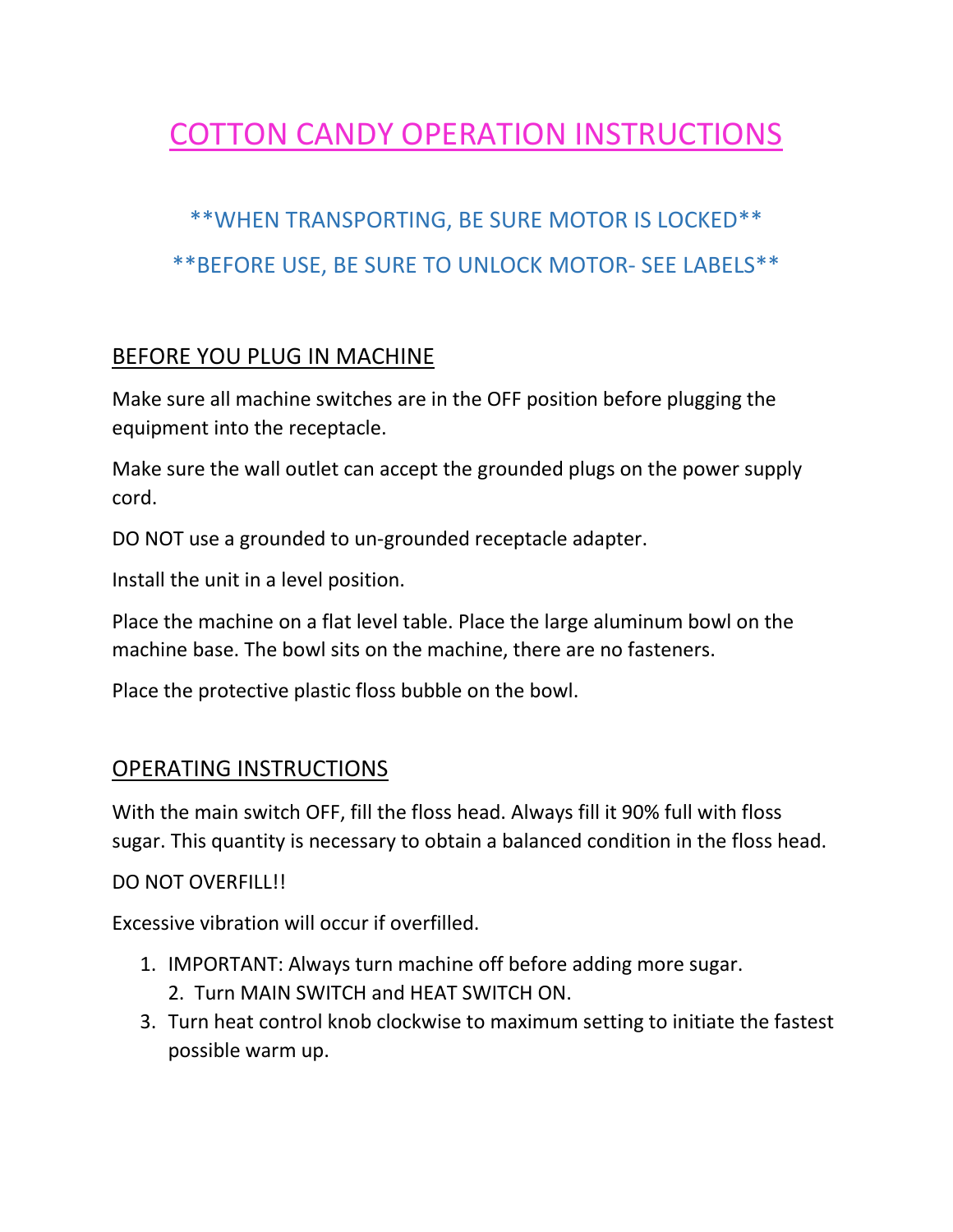- 4. The machine should start making floss in a few seconds. When the unit starts making floss, you MUST reduce the heat setting. FAILURE TO REDUCE HEAT SETTING SOON ENOUGH WILL RESULT IN SMOKING OF MACHINE. PLEASE LET COOL, EMPTY BURNT FLOSS, AND BEGIN AGAIN.
- 5. Turn the heat control knob counter clockwise to the marked operating position to eliminate smoking. Never operate equipment for a prolonged period of time with the HEAT CONTROL in a position that causes the sugar to smoke. If you smell burning sugar or see smoke, reduce the heat.

#### MAKING FLOSS

- 1. Keep hands away from spinning head!
- 2. Pick a cone; if it sticks in the stack of cones, twist it off the stack.

3. Hold an inch or two of the pointed end of the cone between two fingers and a thumb. With a light flicking action, roll cone in the web of floss building up in the pan. Lift the cone up with the ring of floss attached and rotate the cone to wrap the floss.

4. In operation, the floss will collect on the mesh stabilizer inside the bowl. If the floss collects "low" on the netting, twist the front (leading) edge of the leather floaters down. You get more lift and the floss will collect higher.

### CONTROLS AND THEIR FUNCTIONS

MAIN SWITCH Turns motor "on" or "off" and supplies voltage to the heat switch.

HEAT SWITCH Turns voltage to the heating element (ribbon) "on" or "off".

HEAT CONTROL KNOB Increases or decreases voltage to heating element (ribbon) using a graduated dial.